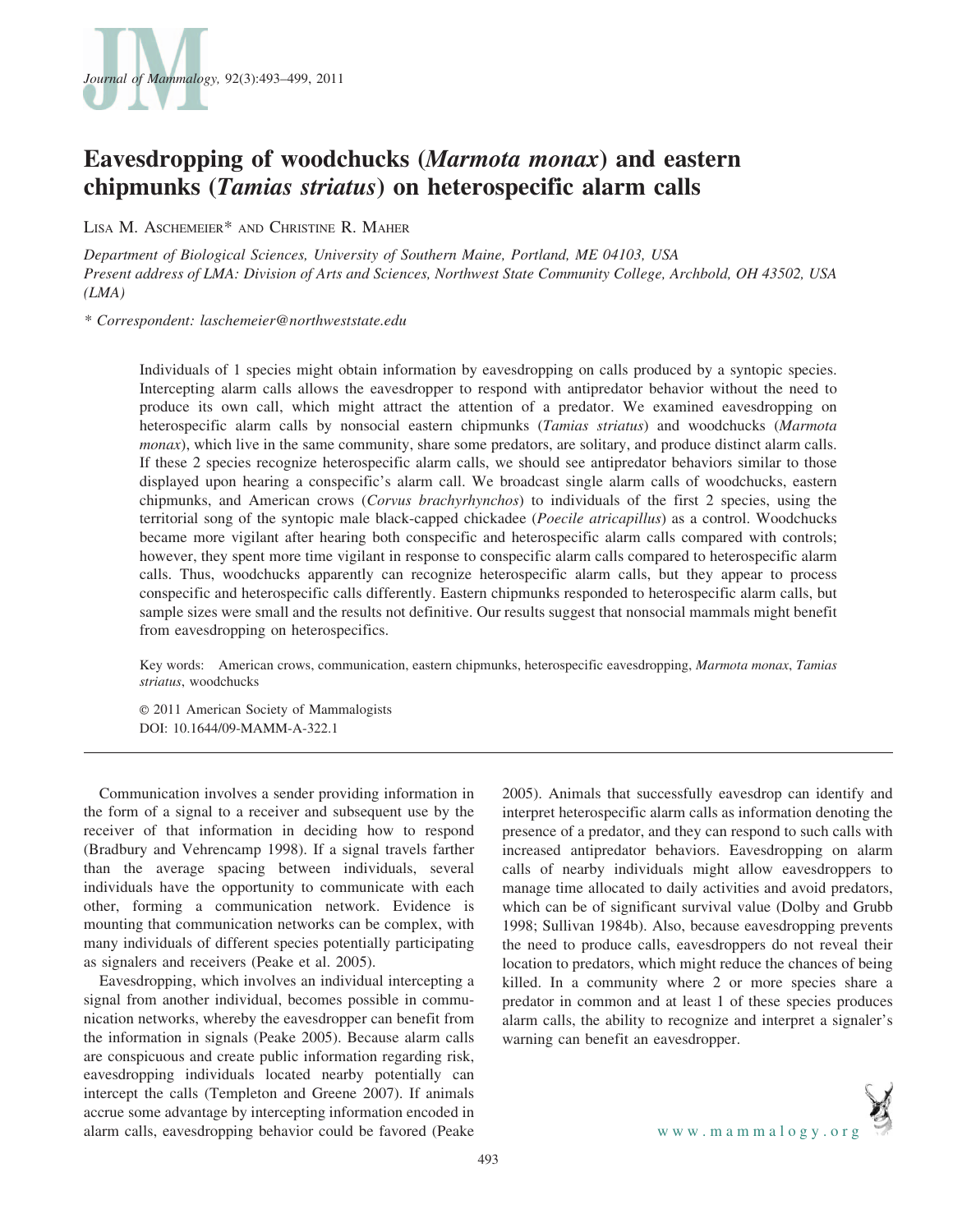Several studies have demonstrated heterospecific recognition of alarm calls between species in the same class (Magrath et al. 2007; Templeton and Greene 2007), and other researchers have studied eavesdropping between species from different classes (Lea et al. 2008; Rainey et al. 2004; Seyfarth and Cheney 1990). Primates, with their high cognitive abilities, eavesdrop on alarm calls of heterospecifics of the same class and heterospecifics of different classes (Eckardt and Zuberbühler 2004; Seyfarth and Cheney 1990). Some studies, especially those that involve mixed groups, demonstrate that individuals in 1 species eavesdrop on alarm calls of 2 or more species (Ramakrishnan and Coss 2000; Sullivan 1984a). Most studies of eavesdropping show social species as both alarm callers and eavesdroppers. Evolution of social complexity is associated with large alarm call repertoire (Blumstein and Armitage 1997). Therefore, because social species possess large alarm call repertoires, social species are more likely than asocial species to respond to heterospecific alarm calls (Lea et al. 2008).

Although research on eavesdropping has focused on social species, nonsocial species can aggregate or share overlapping home ranges, and thus they could benefit from eavesdropping on alarm calls (Lea et al. 2008; Randler 2006). However, some studies of eavesdropping in nonsocial species reported on unmarked individuals such that the same animals could have received call stimuli on multiple occasions and become habituated (Schmidt et al. 2008). Other researchers used calls from a single individual as the stimulus such that eavesdroppers might have responded only to that individual and not to the species as a whole (Kroodsma 1989; Vitousek et al. 2007).

To determine if nonsocial species eavesdrop on heterospecifics from the same and different taxa we measured responses of woodchucks (Marmota monax) and eastern chipmunks (Tamias striatus) to alarm calls of each species and to alarm calls of the American crow (Corvus brachyrhynchos). Both woodchucks and chipmunks are considered solitary yet live in aggregations (Clarke et al. 1993; Meier 1992), and they produce alarm calls (Dunford 1970; Lloyd 1972). We observed individually marked animals and used multiple exemplars of calls. If woodchucks and eastern chipmunks recognize heterospecific alarm calls as information denoting the presence of a predator, both species should exhibit antipredator behaviors similar to those displayed upon hearing the alarm call of a conspecific.

# MATERIALS AND METHODS

Study site and populations.—We conducted this study at Gilsland Farm  $(43^{\circ}42'N, 70^{\circ}14'W)$ , a 26-ha wildlife preserve located in Falmouth, Maine. This site contains salt marsh, mixed coniferous–hardwood forest, and 3 meadows that measure 2.4, 3.5, and 6.0 ha. The sanctuary is bordered by the Presumpscot River estuary to the west, United States Route 1 to the east, salt marsh to the north, and housing developments to the north, south, and east. Woodchucks, eastern chipmunks, American crows, and black-capped chickadees (Poecile atricapillus) commonly occur at this site. Predators of eastern chipmunks, woodchucks, and crows that occasionally reside at Gilsland Farm include red-tailed hawks (Buteo jamaicensis), bald eagles (Haliaeetus leucocephalus), and red foxes (Vulpes vulpes).

Trapping and handling.—We used live traps (Tomahawk Live Trap; Tomahawk Live Trap Co., Tomahawk, Wisconsin; woodchucks:  $20 \times 30 \times 81$  cm, and eastern chipmunks:  $5 \times 5$  $\times$  16 cm) baited with apples and peanut butter to capture juvenile and adult woodchucks and eastern chipmunks. We trapped only during daylight hours and monitored traps hourly. Upon capture, the individual was transferred to a cone-shaped handling bag. We determined sex using anogenital distance. To each individual we applied a unique dye mark using black hair dye (Clairol Balsam Color; Clairol Inc., Stamford, Connecticut), which allowed us to identify and observe animals from a distance. We also placed a numbered metal ear tag (National Band and Tag Company, Newport, Kentucky; size 1005-1 for eastern chipmunks, 1005-3 for woodchucks) in each ear to provide a permanent identification mark. We then released the animal at the location where it was caught. We periodically retrapped animals to reapply dye marks lost due to molt. All procedures followed guidelines of the American Society of Mammalogists (Gannon et al. 2007) and were approved by the University of Southern Maine Institutional Animal Care and Use Committee (121807-01).

Playback recordings.—One of us (LMA) made all recordings using a Sennheiser ME-88 microphone (Sennheiser Electronic Co., Old Lyme, Connecticut) and a digital audio tape deck (Sony PCM-M1; Sony Electronics Inc., San Diego, California). We recorded alarm calls from woodchucks ( $n = 8$ ) animals; mean call length  $\pm$  SE = 0.66  $\pm$  0.05 ms), eastern chipmunks ( $n = 9$  animals, call length =  $0.27 \pm 0.05$  ms), and crows ( $n = 4$  animals, call length =  $0.30 \pm 0.03$  ms) during March–May 2008 from free-living animals of each species calling in response to a natural stimulus or to an approaching human. We obtained territorial songs of male, free-living black-capped chickadees ( $n = 4$  birds, song length = 0.97  $\pm$ 0.13 ms) resident at Gilsland Farm, which served as controls. We used multiple recordings of each species' call because the recorded song or call of 1 individual is not representative of the entire population and because recordings vary in quality (Kroodsma 1989). Using Cool Edit Pro 2.1 (Syntrillium Software, Phoenix, Arizona), we digitized all recordings onto a laptop computer (Gateway, Irvine, California) and transferred them to an iPod (Apple Inc., Cupertino, California) for use in the playback experiments.

Playback experiments.—In separate, counterbalanced trials we presented 13 woodchucks (2 yearlings and 11 adults) and 5 eastern chipmunks (unknown ages) with a total of 4 playback conditions: a woodchuck alarm call, an eastern chipmunk alarm call, an American crow alarm call, and a territorial song of a male black-capped chickadee. Each playback was presented alone and chosen in random order from May through August 2008. Each playback consisted of a single alarm call or song. Weather conditions varied from sunny to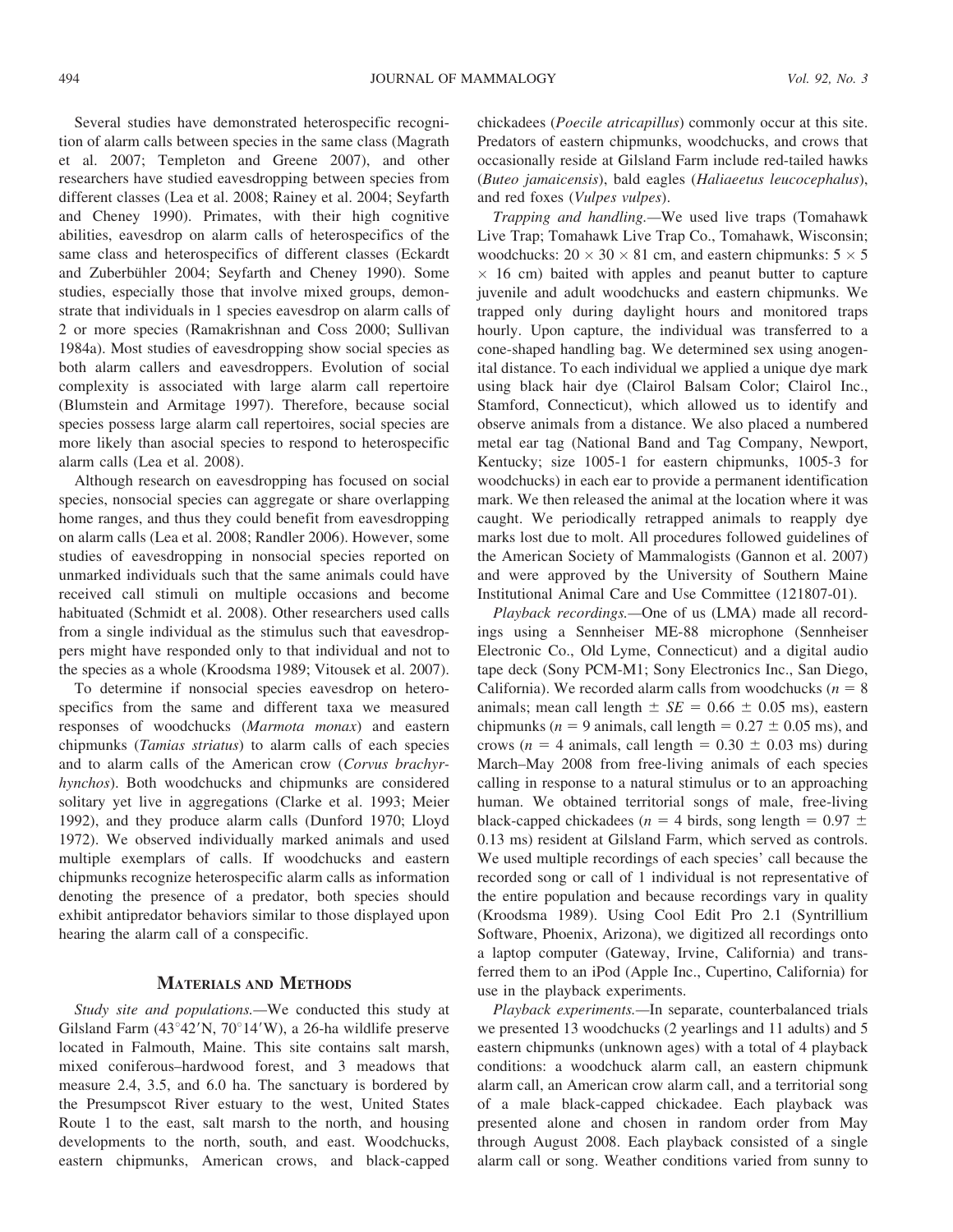overcast; however, if high winds or rain were forecast, we did not run trials on that day. Four chipmunks, which were exposed to playbacks of some but not all species, also were included in an analysis with the 5 chipmunks that received all playbacks. We selected individuals engaged in foraging activity. If the individual had already heard the playback, we looked for another individual that was foraging and set up the video camera and iPAL speaker system (Tivoli Audio, LLC., Boston, Massachusetts) 15–20 m from the individual's location. We then began to video record its activity as our means of data collection. We broadcast playbacks using an iPod and an iPAL speaker system. For woodchucks, after 2 min during which we heard no alarm calls (the preplayback interval), we broadcasted 1 playback. If the focal individual did not flee after we played the call, we continued to record it on video for an additional 2 min (the postplayback interval). Because chipmunks only spend, on average, 1 min at a feeding location (Weary and Kramer 1995), to insure the recording of both pre- and postplayback conditions we reduced preplayback and postplayback periods from 2 min to 1 min for chipmunks. Because chipmunks collect food and store it in their burrows, if the chipmunk retreated to its burrow during the preplayback interval, we assumed it made a caching trip. We suspended the trial and then continued recording when it resumed foraging. Woodchucks do not cache food, so we did not suspend trials in this way. If the focal individual (woodchuck or chipmunk) fled after playback but resumed foraging during the postplayback interval, we continued to collect data for the remainder of the trial. To minimize risk of habituation to experimental calls we conducted only 1 trial of each call type of each species per day. Once an individual was exposed to a call it did not receive another call for at least 24 h. If  $>1$  individual was present during the playback, we noted all individuals present; however, we recorded the response of only 1 individual to the playback.

Data collection.—We analyzed responses to playbacks using video recordings, with frame-by-frame analysis (25 frames/s) of the 1- to 2-min preplayback interval, the playback, and the 1- to 2-min postplayback interval. For each trial we recorded the type of response to the call (flee, look up, or no response). Using JWatcher 1.0 (Blumstein and Daniel 2007), one of us (LMA) quantified the amount of time each individual allocated to vigilance, which we considered to represent a form of antipredator behavior whereby an animal can examine the area for potential threats. For both woodchucks and chipmunks we defined any movement toward a refuge and any upright posture accompanied by scanning or staring as vigilance. Also, if animals ran to cover after a playback, we considered the time that the individual spent in cover as time spent vigilant.

To compare responses to different alarm calls, we measured time to initial response, that is, time from the start of the playback to the initial antipredator behavior, and duration of that initial response, that is, time from the start of the initial antipredator behavior to the time at which the focal animal resumed foraging. We also recorded time spent vigilant in the preplayback and postplayback intervals and calculated the

TABLE 1.—Types of antipredator responses to playbacks (alarm calls and control call) for woodchucks (*Marmota monax*;  $n = 13$ ) and eastern chipmunks (*Tamias striatus*;  $n = 5$ ). Numbers correspond to number of animals making that response. Control  $=$  black-capped chickadee territorial call.

|           |          | Woodchucks |                            | Chipmunks |      |                            |
|-----------|----------|------------|----------------------------|-----------|------|----------------------------|
| Call type | Flee     | Look       | N <sub>0</sub><br>response | Flee      | Look | N <sub>0</sub><br>response |
| Woodchuck |          | 6          | $\left( \right)$           |           |      | U                          |
| Chipmunk  | $\theta$ | 13         | $\left( \right)$           |           | 4    |                            |
| Crow      | 0        | 12         |                            | 0         |      | O                          |
| Control   | 0        |            |                            | 0         |      |                            |

difference in vigilance by subtracting time spent vigilant before from time spent vigilant after the playback.

Data analyses.—To test for differences in types of responses depending on call type we conducted chi-square tests for woodchucks and for chipmunks. Data from woodchucks and chipmunks that received all 4 playbacks were analyzed using nonparametric Friedman tests  $(\chi^2)$  to test for differences in time to initial response, duration of initial response, time spent vigilant before playback, time spent vigilant after playback, and difference in vigilance among call types. Data from chipmunks that received at least 1 playback were analyzed using nonparametric Kruskal–Wallis tests (H) to test for differences in time to initial response, duration of initial response, time spent vigilant before playback, time spent vigilant after playback, and difference in vigilance among call types. Wilcoxon signed-rank tests (Z) were carried out when Friedman tests indicated significant differences. We also conducted sequential Bonferroni corrections for multiple comparisons. Data were analyzed using SPSS 17.0 (SPSS, Inc., Chicago, Illinois) or JMP 7 (SAS Institute, Inc., Cary, North Carolina). All tests were 2-tailed. The criterion for statistical significance was  $P < 0.05$  for all tests.

Using Microsoft Excel (Microsoft Corp., Redmond, Washington) we calculated effect sizes, which measure the strength of the relationship between 2 variables, and 95% confidence intervals (95% CIs) for time to initial response, duration of initial response, time spent vigilant before playback, time spent vigilant after playback, and total change in vigilant behavior among call types. If the 95% CI includes 0, no significant difference between the 2 means exists. Using R 2.9.1 (The R Foundation for Statistical Computing; http://cran.case.edu/), we ran a Monte Carlo analysis with 1,000 iterations to test whether vigilance of woodchucks and chipmunks before playbacks differed from vigilance after playbacks. For Monte Carlo analysis, the criterion for statistical significance was  $P < 0.05$ .

### **RESULTS**

Woodchucks.—Woodchucks showed different antipredator responses depending on call type ( $\chi^2$ <sub>6</sub> = 27.43, *P* = 0.001; Table 1). Although they looked up in response to most playbacks, they fled only upon hearing woodchuck alarm calls.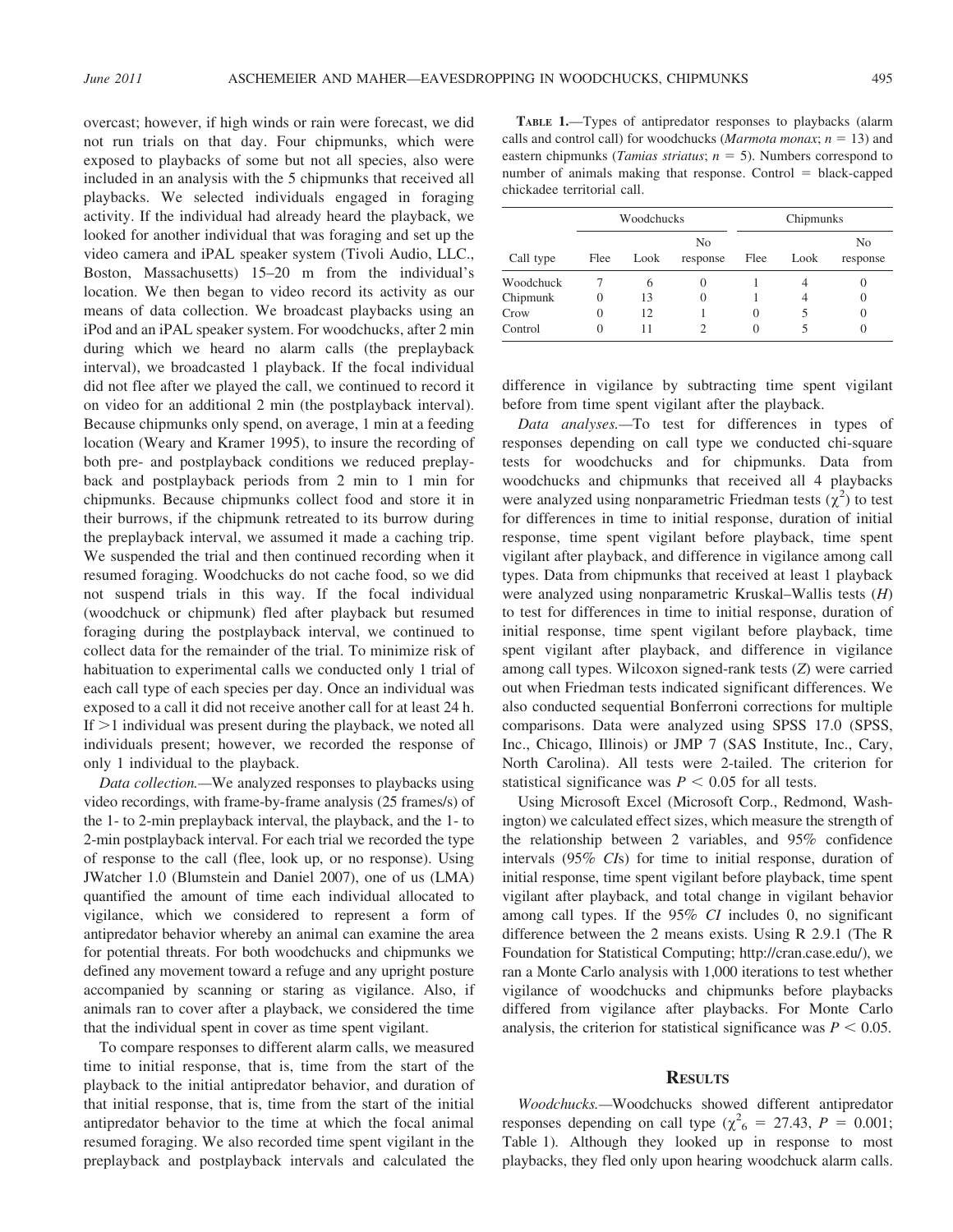

Time to initial response differed among treatments ( $\chi^2$ <sub>3</sub> = 19.00,  $P < 0.001$ ). Woodchucks responded faster to their own alarm calls and to eastern chipmunk alarm calls than to crow alarm calls and control calls, although the difference between responses to woodchuck and crow alarm calls was not significant after correction for multiple comparisons (woodchuck alarm call versus control call:  $Z = -3.18$ ,  $P = 0.001$ ; chipmunk alarm call versus control call:  $Z = -2.76$ ,  $P =$ 0.006; woodchuck alarm call versus crow alarm call:  $Z =$  $-2.28$ ,  $P = 0.023$ ; Fig. 1A).

Woodchucks differed in duration of initial response to playbacks ( $\chi^2$ <sub>3</sub> = 18.14, *P* < 0.001; Fig. 1B). Woodchucks remained vigilant longer after woodchuck alarm calls than after eastern chipmunk alarm calls, crow alarm calls, or control calls (woodchuck versus chipmunk:  $Z = -2.69$ ,  $P =$ 0.007; woodchuck versus crow:  $Z = -2.97$ ,  $P = 0.003$ ; woodchuck versus control:  $Z = -2.83$ ,  $P = 0.005$ ; Fig. 1B).

The amount of time that woodchucks spent vigilant before playbacks did not vary among call types ( $\chi^2$ <sub>3</sub> = 1.15, P = 0.76; Fig. 1C). However, the amount of time that woodchucks spent vigilant after playbacks differed among call types, such that woodchucks spent more time vigilant following the playback of conspecific alarm calls than heterospecific or control calls ( $\chi^2$ <sub>3</sub> = 16.11, *P* = 0.001; Fig. 1C).

Woodchucks significantly increased postplayback vigilance following playbacks of conspecific and chipmunk alarm calls, whereas vigilance did not differ before and after hearing the control call (woodchuck alarm calls:  $Z = -2.97$ ,  $P = 0.003$ ; chipmunk alarm calls:  $Z = -2.90$ ,  $P = 0.004$ ; control calls:  $Z =$  $-0.38$ ,  $P = 0.70$ ; Monte Carlo analysis: woodchuck alarm calls: mean difference =  $-63.14$ , 95% CI =  $-88.49$  to  $-38.68$ , P = 0.001; chipmunk alarm calls: mean difference  $= -11.05, 95\%$  $CI = -17.71$  to  $-5.26$ ,  $P = 0.001$ ; control calls: mean difference =  $-4.91$ ,  $95\%$  CI =  $-24.93$  to 9.77, P = 0.69; Fig. 1C). Responses to crow alarm calls did not differ after correction for multiple comparisons (crow alarm calls:  $Z =$  $-2.20$ ,  $P = 0.028$ ; Monte Carlo analysis: crow alarm calls: mean difference =  $-15.96$ , 95%  $CI = -28.95$  to  $-4.35$ ,  $P = 0.028$ ). Difference in vigilance also differed among call types  $(\chi^2)$  $= 23.77$ ,  $P < 0.001$ ; Fig. 1D). Difference in vigilance in response to conspecific alarm calls changed significantly compared to difference in vigilance after playbacks of heterospecific alarm calls and control calls (woodchuck alarm call versus chipmunk alarm call:  $Z = -2.62$ ,  $P = 0.009$ ;

 $\leftarrow$ 

FIG. 1.—Mean  $\pm$  SE responses to playbacks of alarm calls or control calls by woodchucks (*Marmota monax*;  $n = 13$ ). A) time to initial antipredator response, B) duration of initial response, C) time spent vigilant preplayback (white bars) and postplayback (black bars), and D) difference in vigilance among call types, by woodchucks. Box plots show median and interquartile range from 25th to 75th percentiles. Whiskers above and below the box indicate minimum and maximum values.  $\blacksquare$  indicates mean difference in vigilance for each call type. Different letters indicate significant differences among call types based on Wilcoxon signed-rank tests.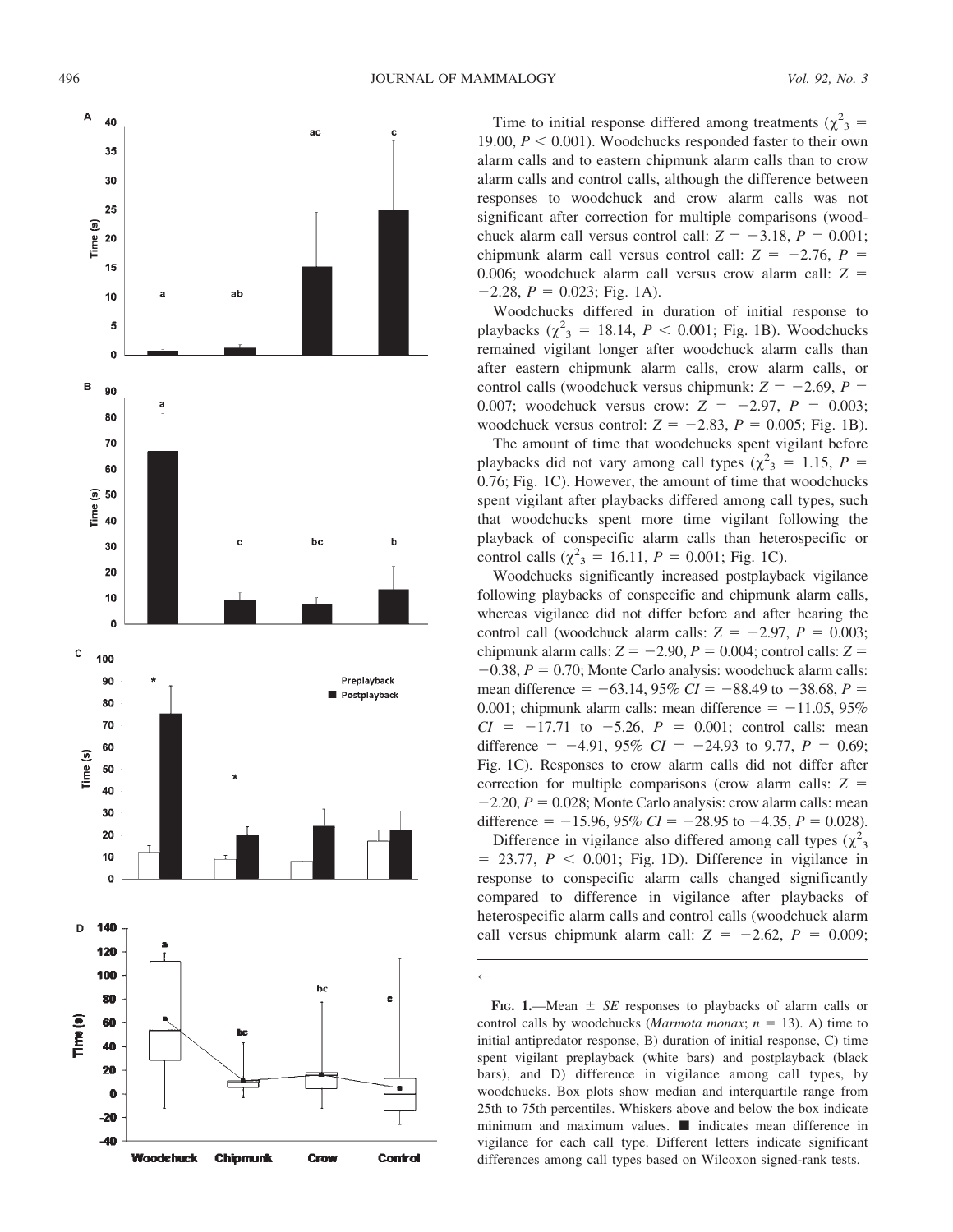| Response                     | $\boldsymbol{n}$ | Woodchuck alarm   | Chipmunk alarm    | Crow alarm       | Control           |
|------------------------------|------------------|-------------------|-------------------|------------------|-------------------|
| Time to initial response     |                  | $0.60 \pm 0.16$   | $2.05 \pm 1.11$   | $1.80 \pm 0.88$  | $1.17 \pm 0.37$   |
|                              |                  | $1.11 \pm 0.51$   | $1.38 \pm 0.64$   | $10.78 \pm 5.37$ | $6.75 \pm 3.98$   |
| Duration of initial Response |                  | $9.78 \pm 5.94$   | $5.34 \pm 2.28$   | $5.13 \pm 2.57$  | $5.06 \pm 1.37$   |
|                              |                  | $19.69 \pm 7.78$  | $11.35 \pm 6.17$  | $4.49 \pm 1.50$  | $5.63 \pm 1.99$   |
| Vigilance before playback    |                  | $11.58 \pm 2.93$  | $8.54 \pm 3.09$   | $12.43 \pm 4.93$ | $17.00 \pm 9.95$  |
|                              |                  | $7.35 \pm 2.34$   | $5.83 \pm 2.06$   | $9.49 \pm 3.71$  | $10.11 \pm 5.23$  |
| Vigilance after playback     |                  | $29.05 \pm 15.21$ | $25.82 \pm 11.30$ | $17.70 \pm 8.95$ | $8.99 \pm 3.10$   |
|                              |                  | $35.61 \pm 8.99$  | $23.60 \pm 8.08$  | $11.69 \pm 5.31$ | $14.48 \pm 6.03$  |
| Difference in vigilance      |                  | $17.47 \pm 16.42$ | $17.28 \pm 11.28$ | $5.26 \pm 11.14$ | $-8.01 \pm 10.51$ |
|                              |                  | $28.25 \pm 10.31$ | $17.77 \pm 8.22$  | $2.19 \pm 6.59$  | $4.37 \pm 8.91$   |

TABLE 2.—Mean  $\pm$  SE responses (in s) exhibited by eastern chipmunks (Tamias striatus) to playback calls. Top rows of data for each response type indicate responses from chipmunks that received all 4 playback types. Bottom rows indicate responses from chipmunks that received at least 1 playback type. Control  $=$  black-capped chickadee territorial call.

woodchuck alarm call versus crow alarm call:  $Z = -2.83$ ,  $P = 0.005$ ; woodchuck alarm call versus control call:  $Z =$  $-3.18$ ,  $P = 0.001$ ; Fig. 1D). Difference in vigilance in response to crow alarm calls did not change significantly compared to control calls after correction for multiple comparisons ( $Z = -2.27$ ,  $P = 0.023$ ; Fig. 1D).

Chipmunks.—Eastern chipmunks usually looked up in response to a playback; however, they did not differ significantly in their types of antipredator responses to different call types ( $\chi^2$ <sub>6</sub> = 1.13, *P* = 0.77; Table 1).

Eastern chipmunks did not differ in time to initial response among treatments  $(\chi^2_{3} = 0.36, P = 0.95;$  Table 2). Furthermore, when we included in the analysis all eastern chipmunks that had received at least 1 playback, time to initial response still did not differ  $(H_3 = 4.04, P = 0.26;$  Table 2). However, effect sizes indicated that the larger sample of eastern chipmunks (includes all chipmunks that received at least 1 playback) responded faster to conspecific and woodchuck alarm calls than to crow alarm calls and control calls (Table 3).

Eastern chipmunks did not differ in duration of initial response following any of the 4 playbacks ( $\chi^2$ <sub>3</sub> = 0.36, P = 0.95; Table 2). With a larger sample that included all eastern chipmunks that had received at least 1 playback, duration still did not differ among treatments  $(H_3 = 2.04, P = 0.57;$  Table 2). However, effect sizes indicated that chipmunks remained vigilant for a longer duration following conspecific and woodchuck alarm calls than after crow alarm calls and control calls, and they also remained vigilant longer following woodchuck alarm calls than after conspecific alarm calls (Table 3).

Eastern chipmunks did not differ in time spent vigilant before playbacks among call types ( $\chi^2$ <sub>3</sub> = 0.60, P = 0.90; Table 2). When we included in the analysis all chipmunks that had received at least 1 playback ( $n = 9$ ), chipmunks did not differ in total vigilance before playbacks among call types  $(H_3 = 0.23, P = 0.97;$  Table 2). Effect sizes indicated that chipmunks in the larger sample were more vigilant before playbacks of conspecific alarm calls than before control calls and crow alarm calls (Table 3).

Eastern chipmunks did not differ in time spent vigilant following any of the 4 playbacks ( $\chi^2$ <sub>3</sub> = 1.08, P = 0.78; Table 2). When we included all chipmunks, they still did not differ in total time spent vigilant following all playback types  $(H_3 = 0.23, P = 0.97;$  Table 2). However, effect sizes indicated that with the larger sample of chipmunks vigilance was greater after playbacks of woodchuck alarm calls than after conspecific alarm calls, crow alarm calls, and control calls and after playbacks of conspecific alarm calls than after crow alarm calls (Table 3).

TABLE 3.—Effect sizes (lower 95% confidence limit, upper 95% confidence limit) for different pairwise comparisons of responses of eastern chipmunks (Tamias striatus) to playbacks of alarm and control calls. Boldface values represent significant differences ( $P < 0.05$ ) between mean values. Control = black-capped chickadee territorial call.

|                                 |                  | Pairwise comparison                    |                  |                                                                                                          |                     |                     |                      |  |
|---------------------------------|------------------|----------------------------------------|------------------|----------------------------------------------------------------------------------------------------------|---------------------|---------------------|----------------------|--|
| Response                        | $\boldsymbol{n}$ | Woodchuck-<br>chipmunk                 |                  | Woodchuck-crow Woodchuck-control Chipmunk-crow                                                           |                     | Chipmunk-control    | Crow-control         |  |
| Time to initial response        | 5.               |                                        |                  | $0.81$ (-0.55, 0.85) 0.85 (-0.51, 2.06) 0.87 (-0.50, 2.07) 0.11 (-1.14, 1.36) 0.48 (-0.82, 1.68)         |                     |                     | $0.43$ (-0.87, 1.63) |  |
|                                 | 9                | $0.47$ (-0.49, 1.38) 2.54 (1.20, 3.63) |                  | 1.99(0.78, 3.00)                                                                                         | $2.46$ (1.14, 3.54) | 1.88(0.70, 2.89)    | $0.85(-0.15, 1.77)$  |  |
| Duration of initial<br>response |                  |                                        |                  | $0.44 (-0.85, 1.65)$ $0.45 (-0.84, 1.66)$ $0.49 (-0.81, 1.70)$ $0.04 (-1.21, 1.27)$ $0.07 (-1.18, 1.30)$ |                     |                     | $0.02(-1.22, 1.25)$  |  |
|                                 | 9                | 1.19(0.14, 2.13)                       | 2.71(1.33, 3.83) | 2.48(1.16, 3.56)                                                                                         | 1.53(0.42, 2.49)    | 1.25(0.19, 2.19)    | $0.65(-0.33, 1.56)$  |  |
| Duration of preplayback         | 5.               |                                        |                  | $0.45$ (-0.84, 1.66) $0.42$ (-0.87, 1.63) $0.33$ (-0.95, 1.54) $0.09$ (-1.16, 1.32)                      |                     | $0.42(-0.87, 1.63)$ | $0.26(-1.01, 1.48)$  |  |
| vigilance                       | 9                |                                        |                  | $0.69$ (-0.29, 1.61) 0.69 (-0.29, 1.61) 0.68 (-0.30, 1.60) 1.22 (0.16, 2.16)                             |                     | 1.08(0.04, 2.01)    | $0.137(-0.80, 1.06)$ |  |
| Duration of postplayback        | 5.               |                                        |                  | $0.11$ (-1.14, 1.34) 0.41 (-0.88, 1.62) 0.82 (-0.54, 2.02) 0.36 (-0.93, 1.57)                            |                     | $0.91(-0.47, 2.12)$ | $0.59(-0.73, 1.79)$  |  |
| vigilance                       | 9                | 1.41(0.32, 2.36)                       | 1.28(0.21, 2.22) | 2.76(1.37, 3.89)                                                                                         | 1.76(0.60, 2.74)    | $0.91(-0.47, 2.12)$ | $0.51(-0.45, 1.42)$  |  |
| Difference in vigilance         |                  | $0.01(-1.23, 1.24)$                    |                  | $0.38 (-0.90, 1.60) 0.83 (-0.54, 2.03) 0.47 (-0.83, 1.68)$                                               |                     | $1.04(-0.37, 2.24)$ | $0.36(-0.93, 1.57)$  |  |
|                                 | 9                | 1.12(0.08, 2.06)                       | 3.01(1.55, 4.18) | 2.48(1.16, 3.56)                                                                                         | 2.09(0.86, 3.12)    | 1.56(0.44, 2.53)    | $0.28(-0.66, 1.19)$  |  |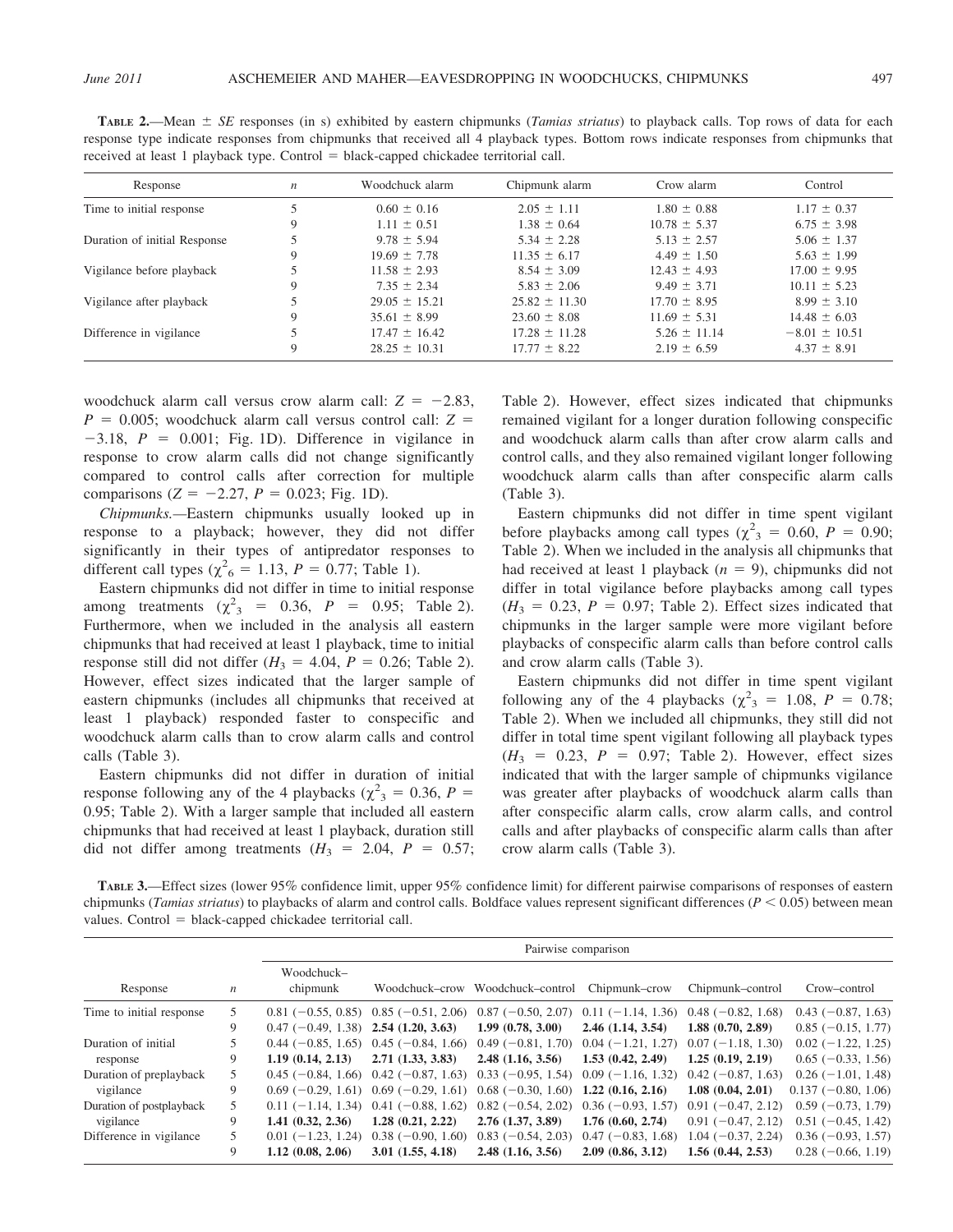After playbacks of conspecific and heterospecific alarm calls eastern chipmunks displayed no difference in time spent vigilant compared to time spent vigilant before each playback (woodchuck alarm calls: mean difference  $= -17.47$ , 95% CI  $= -49.57$  to 7.43,  $P = 0.38$ ; chipmunk alarm calls: mean difference =  $-17.28$ , 95% CI =  $-37.48$  to 0.98, P = 0.27; crow alarm calls: mean difference  $= -5.26, 95\%$  CI =  $-27.30$  to 11.18,  $P = 0.63$ ; control calls: mean difference = 8.01, 95\% CI = -4.59 to 29.23, P = 0.63; Table 2). We also found no differences when analyzing the larger sample (woodchuck alarm calls: mean difference  $= -4.33$ , 95% CI  $= -11.60$  to 0.76,  $P = 0.54$ ; chipmunk alarm calls: mean difference =  $-8.65$ , 95% CI =  $-20.97$  to  $-0.23$ , P = 0.17; crow alarm calls: mean difference =  $-14.11$ , 95% CI =  $-29.23$  to  $-1.31$ ,  $P = 0.16$ ; control calls: mean difference = 2.75, 95%  $CI = -4.68$  to 14.69,  $P = 0.80$ ; Table 2).

Eastern chipmunks showed no significant differences in vigilance among call types ( $\chi^2$ <sub>3</sub> = 0.36, n = 5, P = 0.98; H<sub>3</sub>  $=$  3.47,  $n = 9$ ,  $P = 0.33$ ; Table 2). However, effect sizes indicated that chipmunks had a greater overall change in vigilance with woodchuck alarm calls than with conspecific alarm calls, crow alarm calls, and control calls, and they were more vigilant after playbacks of conspecific alarm calls than after control calls and crow alarm calls (Table 3).

### **DISCUSSION**

Woodchucks and eastern chipmunks did not respond to heterospecific alarm calls with antipredator behaviors similar to those exhibited after playbacks of conspecific alarm calls. Woodchucks became more vigilant following playbacks of alarm calls compared to preplayback vigilance, but they spent more time vigilant following playbacks of conspecific alarm calls compared to heterospecific alarm calls. Furthermore, the difference in vigilance did not change between heterospecific alarm calls and control calls. Thus, individuals might respond to heterospecific alarm calls, but responses are not similar to those exhibited after conspecific alarm calls.

Although time to initial response of a woodchuck following a woodchuck alarm call was similar to that following a chipmunk alarm call, woodchucks did not show similarities in duration of initial response and difference in vigilance. Thus, woodchucks might recognize chipmunk alarm calls but do not interpret them as immediate danger. Humans frequently visit Gilsland Farm, a wildlife sanctuary, and most woodchucks are habituated to humans (L. M. Aschemeier, pers. obs.), which can lead to decreased antipredator behavior (Griffin et al. 2007; McCleery 2009). Anecdotally, we noted that chipmunks produce alarm calls more frequently than woodchucks (L. M. Aschemeier, pers. obs.), possibly because the smaller size of chipmunks increases their vulnerability to predators. All woodchucks in this study responded to chipmunk alarm calls by ceasing foraging and looking up. Perhaps, following the broadcast of a chipmunk alarm call, woodchucks looked up and assessed the situation, and upon seeing a human, recognized no immediate danger and returned to foraging.

Alternatively, woodchucks might have habituated to eastern chipmunk alarm calls and reduced their antipredator responses (Seyfarth and Cheney 1990).

Eastern chipmunks did not show significant differences in time to initial response, duration of initial response, time spent vigilant after playback, and difference in vigilance among call types. Samples sizes for the full sequences of calls suffered because of disappearance of many individuals before the full series could be completed. However, when we examined effect sizes using all chipmunks, we found that chipmunks responded faster to conspecific and woodchuck alarm calls, remained vigilant longer following conspecific and woodchuck alarm calls, and increased postplayback vigilance following woodchuck and conspecific alarm calls compared to preplayback vigilance.

Different call lengths could explain different responses to call stimuli in woodchucks and chipmunks. Single alarm calls from eastern chipmunks and crows are shorter in length than single alarm calls from woodchucks and control calls. Attempts to equalize call lengths would distort species' alarm calls; therefore, use of another control call similar in length to chipmunk and crow alarm calls could benefit future studies. However, recent studies suggest that heterospecific recognition of alarm calls is not due to acoustic similarities but to understanding of call structure, which suggests that animals must learn to recognize heterospecific calls as alarms (Magrath et al. 2009). For woodchucks and eastern chipmunks to associate both conspecific and heterospecific alarm calls with danger, they must associate the alarm call with a predator.

To conclude, our study adds to the growing body of literature documenting that nonsocial species, and not just social species, eavesdrop on alarm calls of heterospecifics. Nonetheless, woodchucks did not respond to heterospecific alarm calls to the same magnitude that they responded to conspecific alarm calls, suggesting that woodchucks process alarm calls differently, depending on the source. Data on responses of chipmunks were less clear, although effect sizes suggest that chipmunks also respond to heterospecific alarm calls. Individuals might need to learn the meaning of heterospecific alarm calls to respond to them, but the frequency of heterospecific alarm calls at Gilsland Farm could result quickly in habituation and affect the ability to learn such meaning and the appropriate responses. Additional studies of communication networks involving less social species can further our understanding of cognitive ability in these species and antipredator benefits gained from eavesdropping.

#### **ACKNOWLEDGMENTS**

We thank J. Walker and K. Wilson for their input and guidance on this research and D. Van Vuren and 2 anonymous reviewers for their comments on the manuscript. This research would not have been possible without help from the Maine Audubon Society staff at Gilsland Farm. We also thank K. Regan and S. Long for assistance with equipment and in the field. D. Blumstein allowed us to borrow his recording equipment. This research was funded by the Department of Biology at the University of Southern Maine.